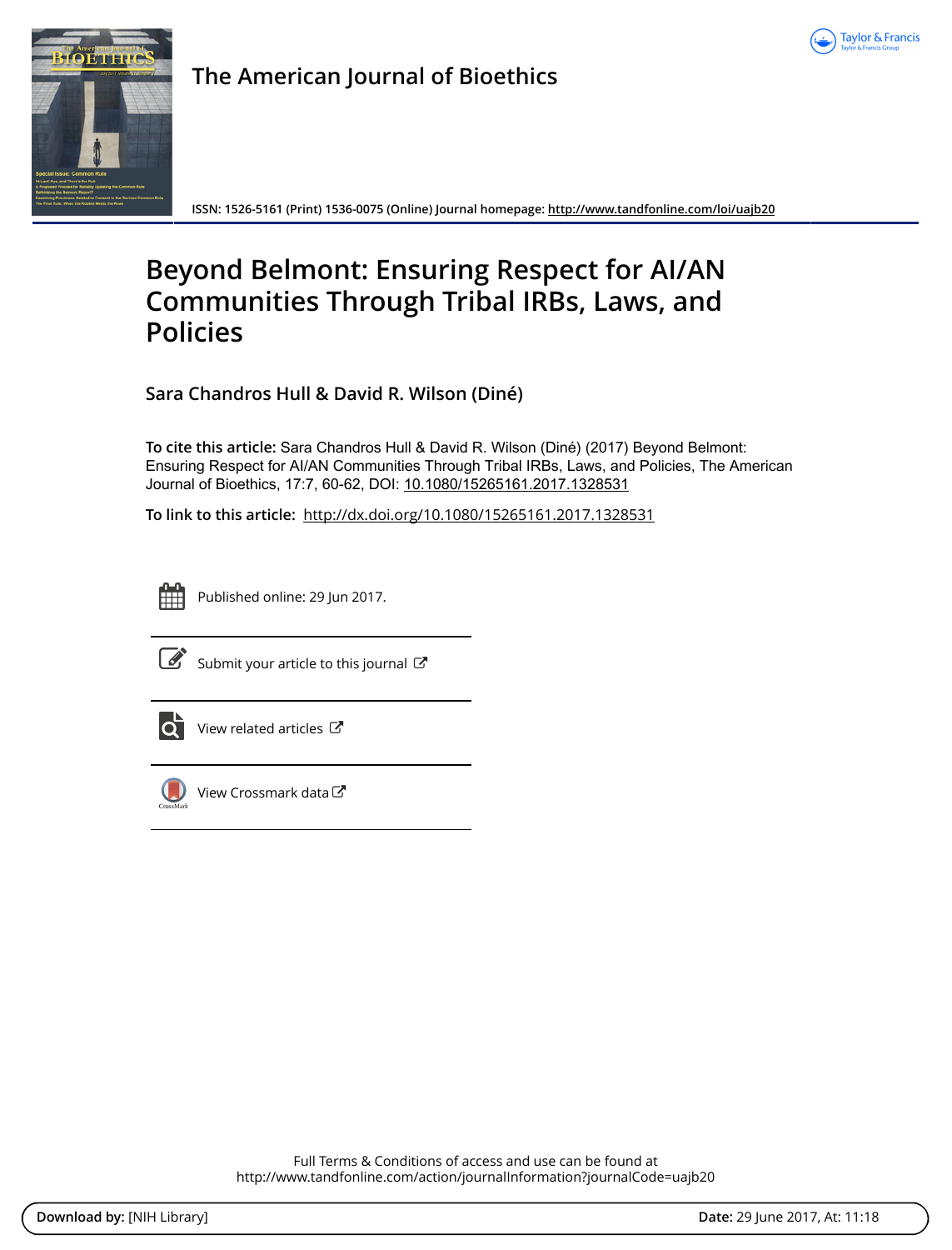research findings in children. Genetics in Medicine 16 (8):633–40. http://dx.doi.org/10.1038/gim.2013.201.

Green, R. C., J. S. Berg, W. W. Grody, et al. 2013. ACMG recommendations for reporting of incidental findings in clinical exome and genome sequencing. Genetics in Medicine 15 (7):565–74. http://dx.doi.org/10.1038/gim.2013.73.

Middleton, A., K. I. Morley, E. Bragin, et al. 2016. Attitudes of nearly 7000 health professionals, genomic researchers and publics toward the return of incidental results from sequencing research. European Journal of Human Genetics 24 (1):21–29. http://dx.doi. org/10.1038/ejhg.2015.58.

Moret, C., A. Mauron, S. Fokstuen, P. Makrythanasis, and S. A. Hurst. 2016. Defining categories of actionability for secondary findings in next-generation sequencing. Journal of Medical Ethics, December. http://dx.doi.org/10.1136/medethics-2016-103677.

Murphy Bollinger, J., J. F. P. Bridges, A. Mohamed, and D. Kaufman. 2014. Public preferences for the return of research results in genetic research: A conjoint analysis. Genetics in Medicine 16 (12):932–39. http://dx.doi.org/10.1038/gim.2014.50.

Regier, D. A., S. J. Peacock, R. Pataky, et al. 2015. Societal preferences for the return of incidental findings from clinical genomic sequencing: A discrete-choice experiment. Canadian Medical Association Journal 187 (6):E190–97. http://dx.doi.org/10.1503/ cmaj.140697.

Shahmirzadi, L., E. C. Chao, E. Palmaer, M. C. Parra, S. Tang, and K. D. Farwell Gonzalez. 2014. Patient decisions for disclosure of secondary findings among the first 200 individuals undergoing clinical diagnostic exome sequencing. Genetics in Medicine 16 (5):395–99. http://dx.doi.org/10.1038/ gim.2013.153.

Sugarman, J. 2017. Examining provisions related to consent in the revised Common Rule. American Journal of Bioethics 17 (7):  $22-26$ .

Townsend, A., S. Adam, P. H. Birch, Z. Lohn, F. Rousseau, and J. M. Friedman. 2012. 'I want to know what's in Pandora's box': Comparing stakeholder perspectives on incidental findings in clinical whole genomic sequencing. American Journal of Medical Genetics Part A 158A (10):2519–25. http://dx.doi.org/10.1002/ ajmg.a.35554.

Vayena, E., and J. Tasioulas. 2013. Genetic incidental findings: Autonomy regained? Genetics in Medicine 15 (11):868–70. http:// dx.doi.org/10.1038/gim.2013.104.

# Beyond Belmont: Ensuring Respect for AI/AN Communities Through Tribal IRBs, Laws, and Policies

### **Sara Chandros Hull, National Institutes of Health** David R. Wilson (Diné), National Institutes of Health

We concur with Friesen and colleagues (2017) that it is timely to reflect on the history of the Belmont Report and its role in the development of research regulations, especially its failure to account for harms to communities and transparency in research. We would like to amplify the authors' comments about the relevance of these failures as they pertain to American Indian and Alaska Native (AI/AN) communities—and clarify a few important nuances. Transparency and trust are key issues that continue to beleaguer AI/AN communities and their perception of scientific research (Havasupai Tribe of the Havasupai Reservation v. Arizona Board of Regents and Therese Ann Markow 2008; American Journal of Medical Genetics [AJMG] 2010). It would have been fitting for the Belmont Report to address "respect for communities" in response to the harm caused to the African American community by the Public Health Service Tuskegee Syphilis Study,

especially given that the study was an important catalyst in the establishment of both the National Research Act and the National Commission for the Protection of Human Subjects of Biomedical and Behavioral Research in 1974. Realistically, however, it seems unlikely that the Belmont Report, a historical document that has stood intact for nearly 40 years, will be revised to formally incorporate a new principle that focuses on community respect and trust—which makes it all the more important to understand how the interests of AI/AN communities can be protected under the newly updated U.S. federal regulatory framework ("the final Common Rule").

Friesen and colleagues (2017) acknowledge that the issue of community harms is relevant to AI/AN tribes through their inclusion of case examples and alluding to the sovereign authority that tribes have to establish research regulations. However, their concern that it is

This article is not subject to U.S. copyright law.

Address correspondence to Sara Chandros Hull, PhD, 10 Center Drive, Suite 1C118, National Institutes of Health, Bethesda, MD 20892- 1156, USA. E-mail: shull@mail.nih.gov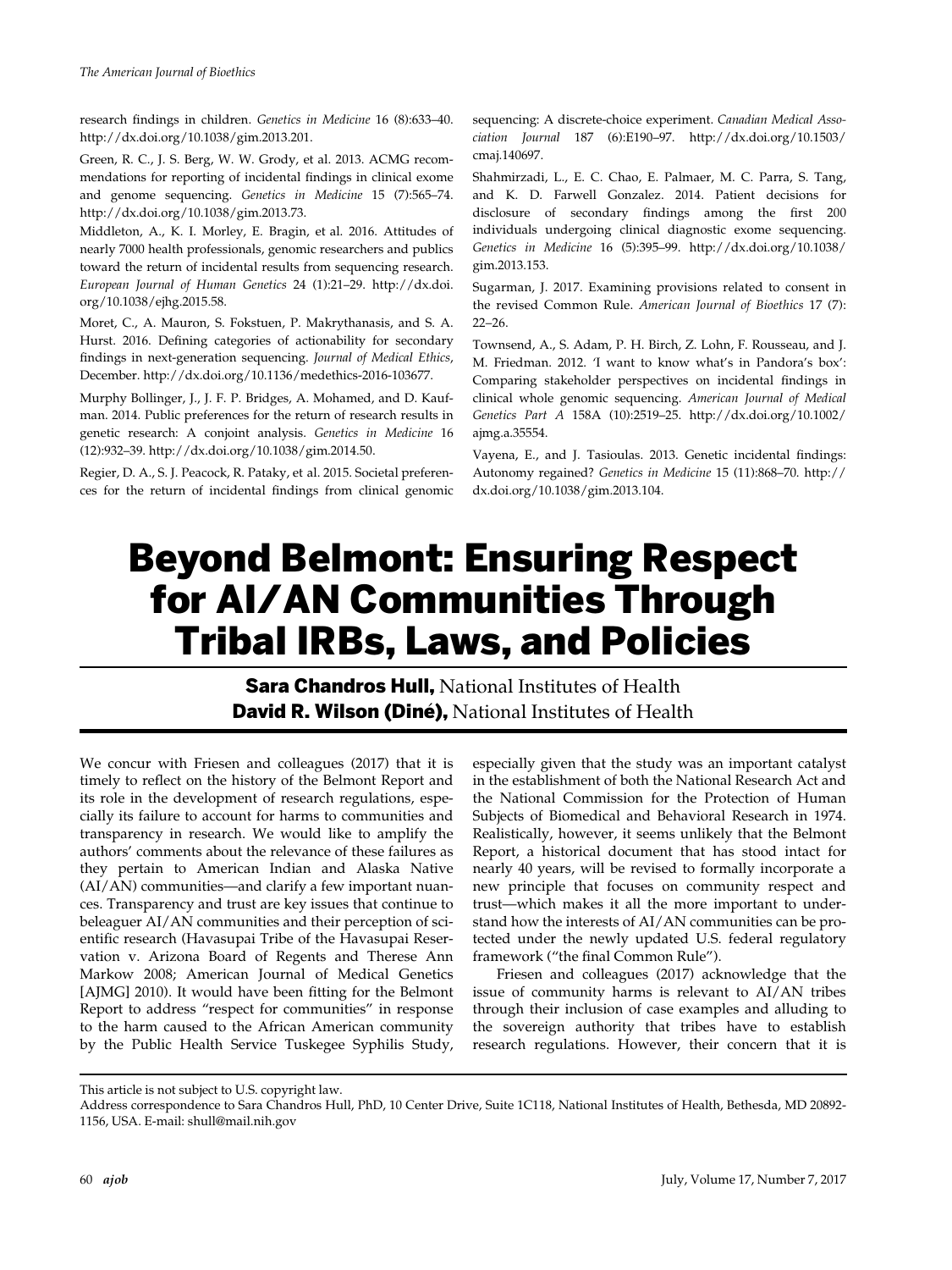difficult to define "community" is less relevant for AI/AN tribes, whose identity is determined by formal criteria, in addition to self-definition, shared vulnerabilities, health outcomes, and histories. There currently are 567 federally recognized  $AI/AN$  tribes<sup>1</sup> whose status has been determined by a detailed and arduous set of requirements related to their autonomous governance structure and historical identity and continuity (per 25 CFR Part 83). The sovereign authority of AI/AN tribes to self-govern, which has been recognized in the U.S. Constitution, treaties, case law, executive orders, and other federal policies, provides the grounding for updated references in the final Common Rule that acknowledge tribal laws.

Friesen and colleagues also correctly point out that AI/AN tribes are permitted under the final Common Rule to establish additional research protections. Specifically, the final Common Rule clarifies that its various references to state and local laws and regulations now must be construed to include any tribal laws that were passed by an official tribal governing body. As the executive summary further states:

Thus, if the official governing body of a tribe passes a tribal law that provides additional protections for human subjects, the Common Rule does not affect or alter the applicability of such tribal law ... In addition, for purposes of the exception to the single IRB review requirement for cooperative research, relating to circumstances where review by more than a single IRB is required by law, Sec. \_\_.114(b)(2)(i) specifies that tribal law is to be considered in assessing whether more than single IRB review is required by law. (Federal Policy for the Protection of Human Subjects/Final Rule 2017, 7158, Executive Summary II.E.2)

Many tribes utilize the national or one of the regional Indian Health Service institutional review boards (IRBs), their own independent tribal IRBs, or other oversight mechanisms such as tribal research review committees and presentation and publication ("P&P") committees that provide protections beyond those required by the Common Rule. For example, some tribes require review and approval of all publications and presentations and have developed policies to limit the use of community identifiers, such as the name of their tribe, in research publications (Chadwick et al 2015). These requirements are more expansive than the Common Rule's relatively narrow focus on individual identifiers, helping to address a potential source of community harm that tribes are particularly concerned about. The final Common Rule now explicitly acknowledges the validity of such policies that have been passed by official tribal governing bodies, and other tribes may be interested in exploring similar policies that advance community protections that are not otherwise addressed in the U.S. federal regulatory framework (Angal and Andalcio 2015; Morton et al. 2013).

The final Common Rule's revised regulatory language was informed by public comments on the emergent versions of the proposed rule (i.e., the advance notice of proposed rulemaking [ANPRM] and notice of proposed rulemaking [NPRM]) that were submitted by individual tribes and various tribal organizations at various stages in the rulemaking process, as well as a consultation that took place on January 5, 2016, between tribal and federal representatives in accordance with the HHS Tribal Consultation Policy. Although some skepticism was initially expressed that the public comments submitted in response to the ANPRM and NPRM would be taken seriously (Lynch et al 2017a), the final Common Rule was indeed responsive to public comments (Lynch et al 2017b), including specific concerns that were raised on behalf of AI/AN communities. The Tribal Consultation Statement that is included in the preamble of the final rule presents concerns that were expressed about the NPRM's failure to acknowledge tribal sovereignty and the role of tribal governments in oversight of research occurring on tribal land or with tribal citizens, its failure to address risks of research to communities, and the negative effect that the single IRB review mandate could have on the ability of tribes to oversee research involving their citizens or that takes place on their land, among other concerns (Federal Policy for the Protection of Human Subjects/Final Rule 2017, 7258). A summary of the public comments that were submitted regarding tribal research for both the ANPRM and NPRM is also included in the preamble. $<sup>2</sup>$ </sup>

Friesen and colleagues briefly mention the ability of AI/AN tribes under the final Common Rule to "establish a single IRB," without providing further explanation. The concern that AI/AN tribes have expressed is that the single IRB mandate for multisite studies could circumvent their ability to ensure carefully tailored ethical review of research that takes place in their communities (NCAI 2016). AI/AN tribes do not want to be required to cede oversight authority to a single IRB that is not familiar with their distinctive cultural and historical contexts and that does not have policies to adequately protect against community harms. Instead, AI/AN tribes are increasingly interested in developing their capacity to set up their own IRBs to conduct local community-based governance and oversight of research conducted on their land and with their citizens. (Morton et al. 2013) By recognizing the validity of tribal regulations, the final Common Rule helps to ensure that the single IRB mandate does not prevent tribes from conducting ethical review of research occurring within their communities when participating in multisite cooperative research.

The final Common Rule's recognition of AI/AN authority to oversee research provides an important anchor to help promote respect for AI/AN communities through tribal IRBs, laws, and policies that are crafted both

<sup>1.</sup> It is worth recognizing here that there are communities who self-identify as Native American tribes but have not been formally recognized by federal or state governments.

<sup>2.</sup> The word "tribal" appears 85 times in the Federal Register notice that contains the final Common Rule.